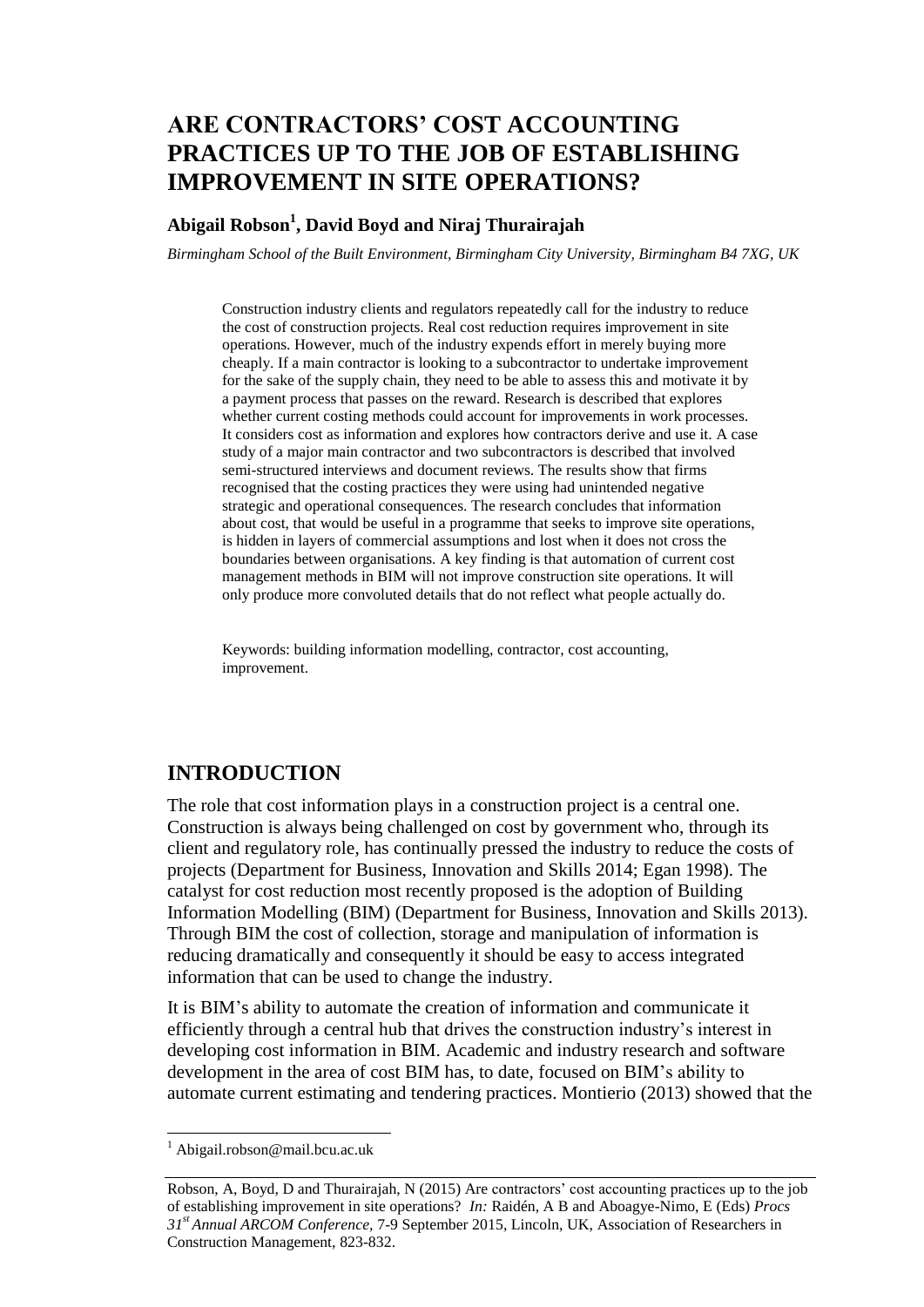most well developed software uses knowledge-based systems to extract dimensions from Computer Aided Design (CAD) models. Meanwhile, current software for Computer Aided Estimating (CAE) uses library-based systems to manipulate historical cost data to create project related data. It is now timely to explore cost as information to establish its meaningfulness prior to the move to more integrated decision making via knowledge-based CAE decision support systems in BIM.

This paper therefore explores cost as information and asks what sorts of cost information contractors currently hold? To understand this, the research explored estimating and tendering practices and narratives in a national UK main contractor and two subcontractors from their supply chain. The study analysed the derivations and uses of cost information by different people. The exploration of contractor and subcontractor cost information in this pilot study is part of a wider project to make cost information more relevant to site operation decisions through the use of BIM. Results suggest that current approaches to contractor costing struggle to provide information that is meaningful for establishing how site operations influence construction costs and hence how site operations can be improved. It is suggested that further work is needed, to look at how different costing processes from manufacturing could be applied with benefit in construction.

# **LITERATURE**

The challenge of pricing one-off projects in construction has led to industry and country specific standard practices for project estimating and tendering (Kirkham, 2007). Regardless of the type of procurement route (such as competitive tendering, negotiation, two–stage tendering) or contract (such as lump sum, measure and value, or cost reimbursement) and regardless of the final format of the price information (formal bills of quantities, informal bills of quantities, schedules of rates, or lump sums), contractors and subcontractors all have the task of creating a project cost from three distinct types of information, namely, estimates of the cost of their own resources, quotations for work from subcontractors and the overarching strategic tendering decisions.

Greenhalgh, (2013) explains that cost estimates for work directly carried out by a contractor are often built up from 'first principles'; that is from the activities that consume internal resources of labour, materials and plant. The internal resource costs are allocated to either site overheads (preliminaries) or measured items. The estimator uses a combination of calculation and judgement to create the unit costs of measured items. For example, the 'measured item' of a brick wall has a quantity and a specification that both influence the resources required. The materials required are calculated by a simple mathematical relationship. The labour and plant required depends on judgements to optimise labour and plant productivity rates and minimise material waste. Greenhalgh (2013) argues that how a contractor makes best use of their internal resources is the main competitive differential between competing contractors. Ross and Williams (2013) identify that it is unlikely that this information on how a subcontractor makes best use of their internal resources will pass up the supply chain. Hence a contractor will not have a detailed understanding of their subcontractors' estimating processes and the decisions involved.

The second type of information used in costing is quotations from subcontractors. Fryer *et al*., (2004) explain that subcontractor quotes make up the majority of a main contractor's costs as a main contractor typically subcontracts over 80% of their work. Ross and Williams (2013) argue that this change in the industry means the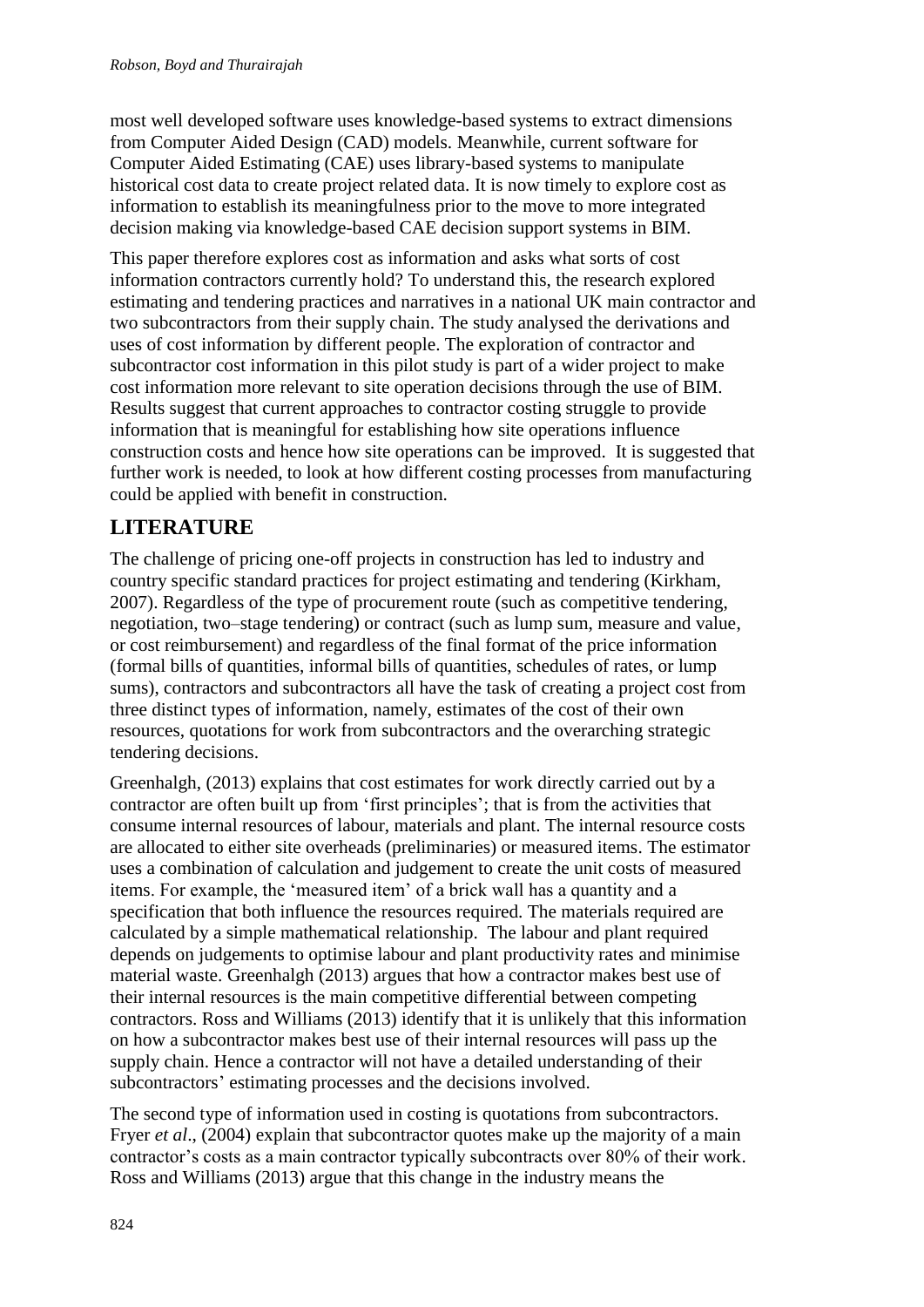contractor's skill in managing the subcontractor input into estimates is now a significant competitive differential between competing contractors. The process of managing the subcontractor needs unpacking. For instance Ross and Williams (2013) throw light on the usually hidden practice of price discounting. They describe the discounting 'spiral' in which the originally benign practice of expecting 'trade' discounts from subcontractors escalates in a project to the dis-benefit of subcontractors. In contrast to Greenhalgh's (2013) assertion that contractors main competitive advantage lies in how they make best use of their internal resources, Zimina *et al*. (2012) contend that the skill in commercial purchasing is a primary contributor to project profit.

The third type of information used in costing is the overarching strategic tendering decisions that convert an estimate into a tender. Greenhalgh (2013) shows that contractors make judgments about allowances for design and other risk contingencies, and the required margin to recover company overheads and earn a profit. This type of information relies heavily on an understanding of project uncertainties and market conditions. Ross and Williams (2013) point out that many contractors are guarded when it comes to conversations about margins. Others have shown how discussions about margins are clouded by decisions made through self-interest and opportunism. For example, Cattell (2012) identifies that firms may adopt weighting strategies to manipulate cashflow in their favour and Rooke *et al*. (2004) show there is a culture of planning for claims.

Two alternative procurement methods seeking to reward cost savings have been recently applied in UK contracting. The first is 'supply chain cost management' (Constructing Excellence, 2004), which is used in conjunction with early involvement in design, and seeks design savings by rewarding contractors and key subcontractors with a guaranteed total margin upfront. It achieves this by decoupling margin from each unit item in the cost model so that design savings can be made without eroding margin. Another alternative method is 'target costing' (NEDO, 1982), used when building to budget. This again requires early involvement in design, and seeks efficiency savings by rewarding contractors and key subcontractors with a pain/gain share. It achieves this by using a 'cost plus incentive fee' method that uses open book accounting to establish cost and shares the difference between target cost and actual cost. These alternatives are re-presentations of current project costing practices for budgeting and control, not new, analytical costing practices.

Construction project costing practices exist alongside costing practices in other industries, within the broader field of management accounting. Management accounting emerged to facilitate financial budgeting and control and broadened over time to encompass analytical measurement and evaluation of financial performance (Chapman *et al.*, 2007)). The main approach in this shift has been the theoretically based model of transaction cost economics (TCE), which has sought to compensate for flaws in the market-orientated view of perfect competition by focusing on how organisations can avoid dependence and deal with opportunism (Williamson, 1985).

In manufacturing and retail sectors, new analytical tools for costing that reflect transactions in supply chains emerged alongside TCE during the 1990s. LaLonde and Pohlen (1996) compared the main four tools that account for the cost of transactions in supply chains. Activity based costing (ABC) (Kaplan and Cooper, 1988) as a method of assigning accurate costs to products or services based on the resources they consume. Total Cost of Ownership (TCO) (Carr and Christopher, 1992) that looks at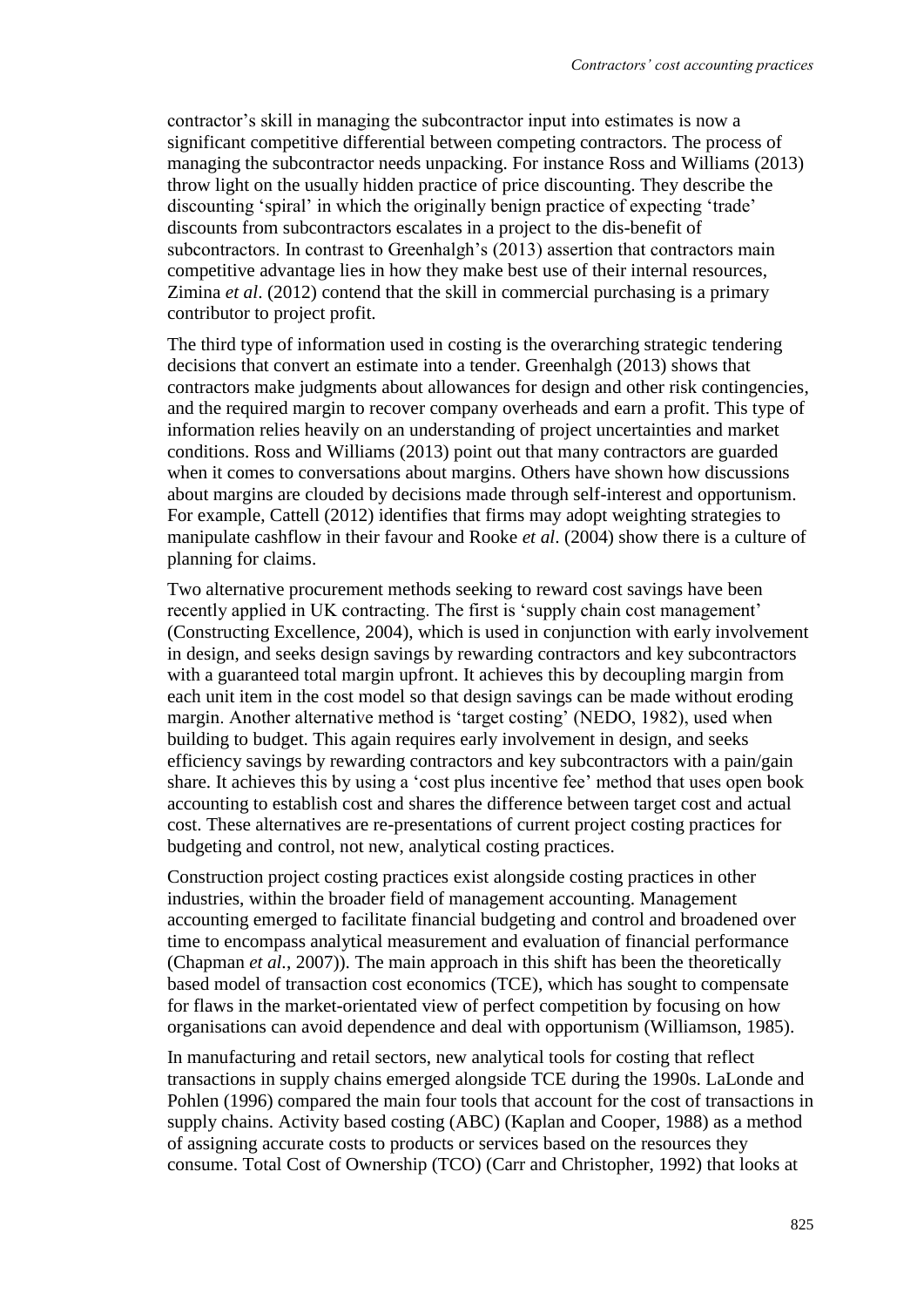the total costs between two neighbouring firms in a supply chain. Direct Product Profitability (DPP) (Kurt Salmon Associates, 1993) that considers the logistics of moving items between supply chain firms. And Efficient Customer Response (ECR) (Weeks and Crawford, 1994) that focuses on reducing whole supply chain costs through a better transfer of information, automating administration processes and unifying replenishment cycles. LaLonde and Pohlen (1996) argue that a hybrid of these techniques offers a new costing system that reflects supply chain relationships.

Despite the shift in cost accounting in the manufacturing and retail sectors and the pressure to embrace learning from other sectors such as aerospace (Green *et al.,* 2005) and automotive (Egan, 1998), project cost accounting in construction has remained largely within the realm of budgeting and control with few exceptions. Staub-French *et al*. (2003) applied ABC to account more explicitly for the cost of design features in construction projects. They created a prototype tool using the methodology of activity based costing to help estimators customise early stage construction cost information based on design features. O'Brien and Fisher (2000) applied ABC to calculate the capacity costs in the construction supply chain.

The literature shows that construction is embedded in its own costing practice and that this is challenged for accuracy, but not for efficacy. It keeps on doing the job it has always done because the industry works around the inadequacies. What is needed is a closer study of the thinking behind these construction cost practices so that their success in developing efficacy in decision making can be evaluated. The potential for different approaches to costing needs also to be assessed on this basis.

## **METHOD AND METHODOLOGY**

The research is grounded in the interpretivist tradition. It explores the narrative around actions and decisions in order to know what organisations and individuals do and why they act as they do (Walliam, 2006; Easterby-Smith *et al*., 2008). The research adopts a position of 'cost as information' then sought to challenge the basis and practicalities of this by treating it as merely a representation of purchasing possibilities and resources. Cost information is made problematic when it is given wider meaning by people and becomes a fixed reference point in construction projects. This research did not therefore start from the hard propositional knowledge of current practices, but rather looked at where cost information is derived from and how it is used, seeking to better understand what cost information means to different people. The research did use some hard propositional knowledge from costing documents and reports but explored this from an experiential and performative perspective. The overall objective was to explain current approaches to costing and explore the potential for making better decisions.

The research involved collaboration with a UK national contractor. This allowed access to data in a case study approach to their costing practices with a view to establishing what was needed for them to apply BIM successfully. This also involved two subcontractors, a mechanical and electrical subcontractor and a suspended ceiling, partitions and dry-lining subcontractor, who entered into the research willingly, as they saw opportunities for better payment. The conflicts of interest and ethical decisions that the study involves have been managed with care so as to be sensitive to their position and gain full access to the reality of their situation. The study was undertaken using interrupted involvement to follow decisions and their consequences at intervals through projects. The research adopted an inductive approach to provide description, understanding and explanation of the sources and uses of cost information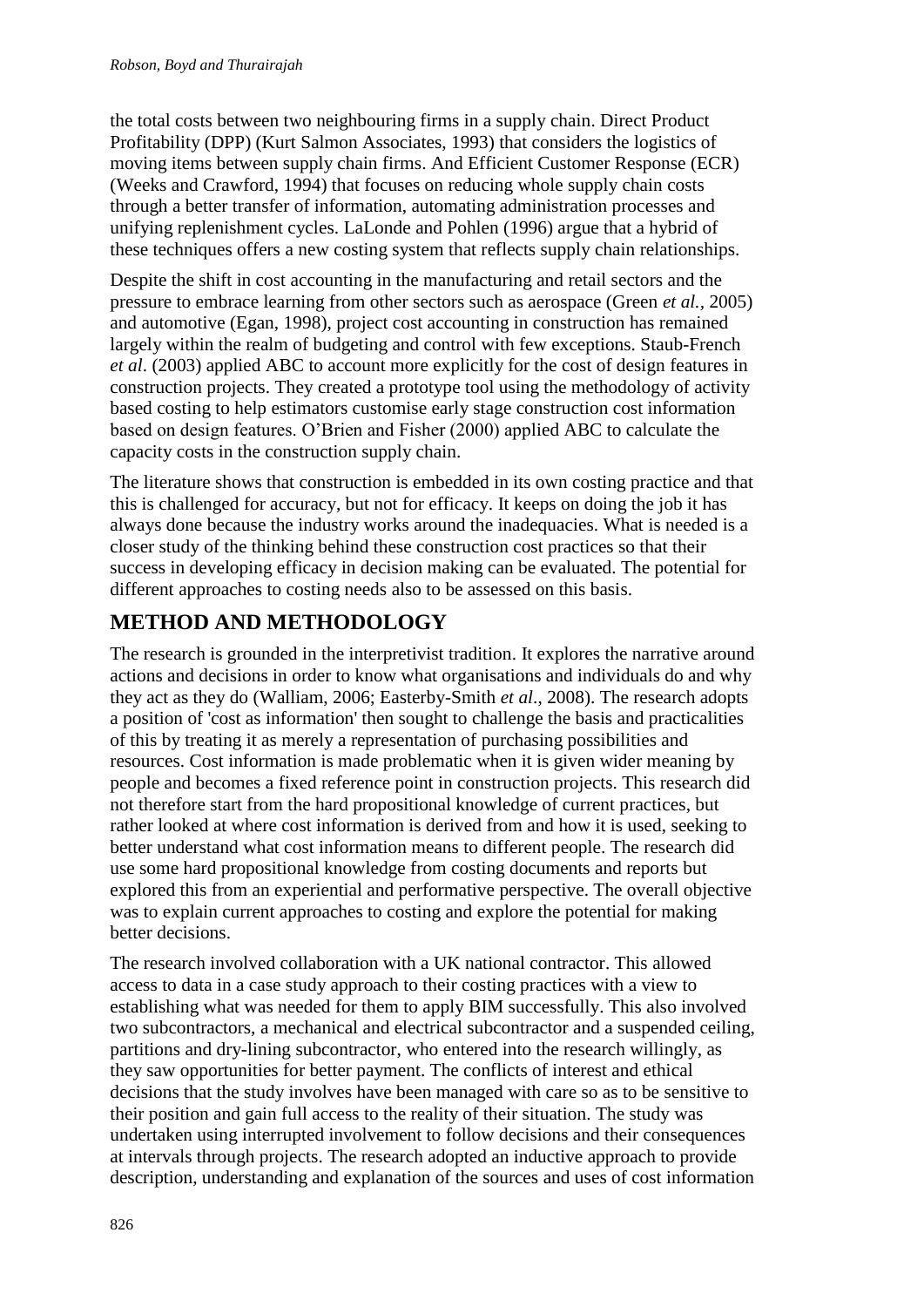in estimating and tendering. The study also used documentary evidence of cost processes and written cost reports as well as narratives from semi-structured interviews with key participants from pre-construction and site operation teams to establish how they source and use cost information. In the middle of the study a reflective group discussion took place with key participants from the main contractor. To maintain confidentiality, the study used a different project for each organisation. However each project involved a similarly large, complex, one-off construction in which the contractor did not control the design phase. Interviews established that the same project costing processes and written cost reports were used on all projects. In general what people do is similar on all projects.

## **COSTING PRACTICE DATA**

The empirical research aimed to establish whether the cost information collected by main and subcontractors during estimating and tendering was useful for promoting and accounting for improvements in site operations. The investigation sought to determine the reasoning behind the derivation and use of cost information and, importantly, what information was not created.

Based on the documents and narratives provided by the participants it was seen that, once a contractor or subcontractor had decided to submit a tender, their estimating, planning and buying functions face the task of building up project costs from a number of constituent parts while their commercial function faces the task of synthesising the information into a tender. It was seen that because subcontractors themselves subcontract work, there is no distinction between main contractor (MC) and subcontractor (SC1 and SC2) in terms of their costing process. In order to describe, understand and explain the costing processes and compare this with the literature, the investigation was structured around the same three distinct types of information categories as established in the literature review: estimates of the use of internal resources, quotations for work from subcontractors and overarching strategic tendering decisions.

#### **Estimates of use of resources**

An estimator creates 'first principle cost information' to forecast the price to pass on for work that will be carried out using their company's internal resources. They check, and hence improve, information received on quantities and specifications for 'measured items' then customise these for work that is under or over measured, or under or over specified. They create good information on their company's costs for directly employed labour using annually updated company information on salaries that are based on national wage agreements and salary on-costs. They also create good information on their company's costs for materials and plant, using regularly updated schedules of negotiated prices from suppliers. They then forecast the activities, resources and resource productivity rates for measured items. Company standard calculations that are derived from previous project experience are created. However the study found that the 'accuracy' of this information in representing site operations is made opaque by commercial practices.

*"There are industry standard resource and productivity rates for activities but we create our own. We reviewed our labour productivity four years ago with our site operatives. We identified efficiencies, but then we didn't change our productivity rates because we were in a rising market and all costs were going up" SC1*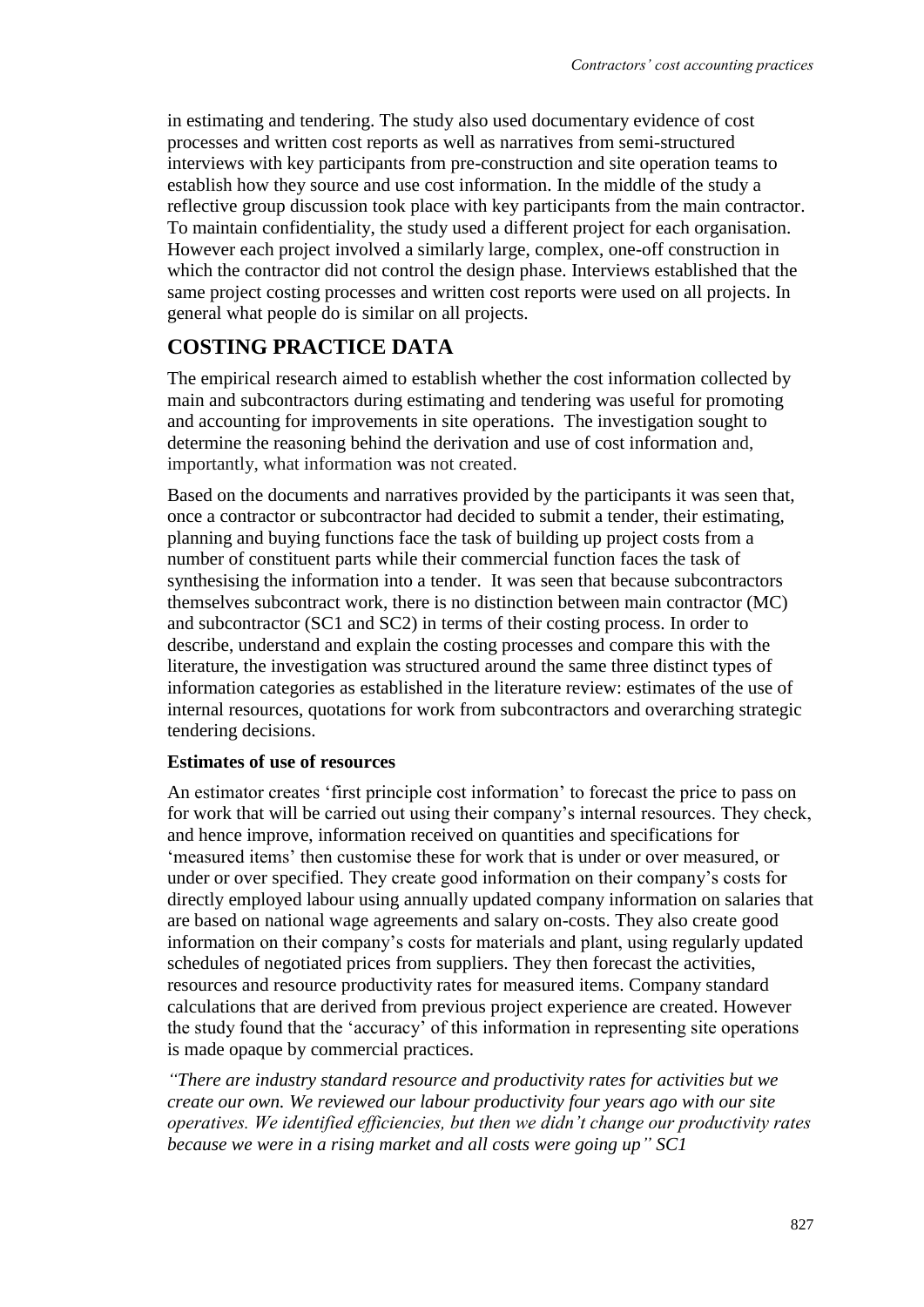*"We have a standard productivity rate for our labour-only subcontractor who are required to work to a price. In a market upturn we have to use less productive labour but they take the hit" SC2*

#### **Quotations for work from subcontractors**

For the main contractor, as much of 80% of the price passed on to the client comes from prices received from subcontractors. For a tier 1 subcontractor in one of the major trades, this can also be as much as 60% to 70%. The estimating and purchasing teams obtain and compare bids on the basis of price and technical issues and select a subcontract price to use in their tender. The selected subcontract price comes with a stipulated level of 'standard trading discount' that recognises trade business. The estimator creates a new figure by assuming a level of 'additional trading discount' on top of the standard. The risk is taken that the 'additional trading discount', or more, will be realised in further negotiations if and when the site operations team later place an order with subcontractor who's price has been selected at this stage.

*"Quite often it's pre-discounted so already the client has had the benefit. The person carrying the risk [that the additional discount will be realised when an order is placed for the subcontract] is us." MC*

*"Sub-contractors never give the best price first. We pre-discount our price when we put our price in. So we take a discount off their prices so you add all these subbie costs. We'll pre-discount ours before we sell it." SC1*

#### **Overarching strategic tendering decisions**

An analysis of estimated direct costs and subcontract prices is passed from the estimating and purchasing teams to an adjudicating group, who review the information and establish the project mark up. The 'mark up' is made up of judgements on (i) anticipated cost of 'design contingencies' for uncertainty and level of risk and (ii) a 'margin' to recover general, non project specific, overheads and a level of profit expected to be earned from the project.

*"We've had some vigorous debates about what the correct level of risk contingency should be on those jobs. We've had similar debates on every single job and it's the most subjective point that you could take." MC* 

This establishes information on the total cost and is passed on as the going rate. The going rate is used as a target to budget and control costs within cost envelopes.

*"We apply risk costs, OH&P as agreed in settlement meeting with directors and this form becomes the financial record of our tender. If successful this passes to the project delivery team and particularly procurement as a record of decisions made at tender stage to come to our offer" SC1*

When the price is presented in a standardised format, such as a bill of quantities or schedule of rates, the contractor decides a gross price to put against each cost item in the model. The gross price is made up from the net price of measured items plus a share of the 'mark up'. Both the net and gross prices can be manipulated across cost items in the model.

*"We like to have overvalue in our orders. So we get paid more than we pay out every month and that generates a surplus for our business." MC*

Interviews established that participants recognised that the cost information that is created and the price information that is passed on throughout the supply chain has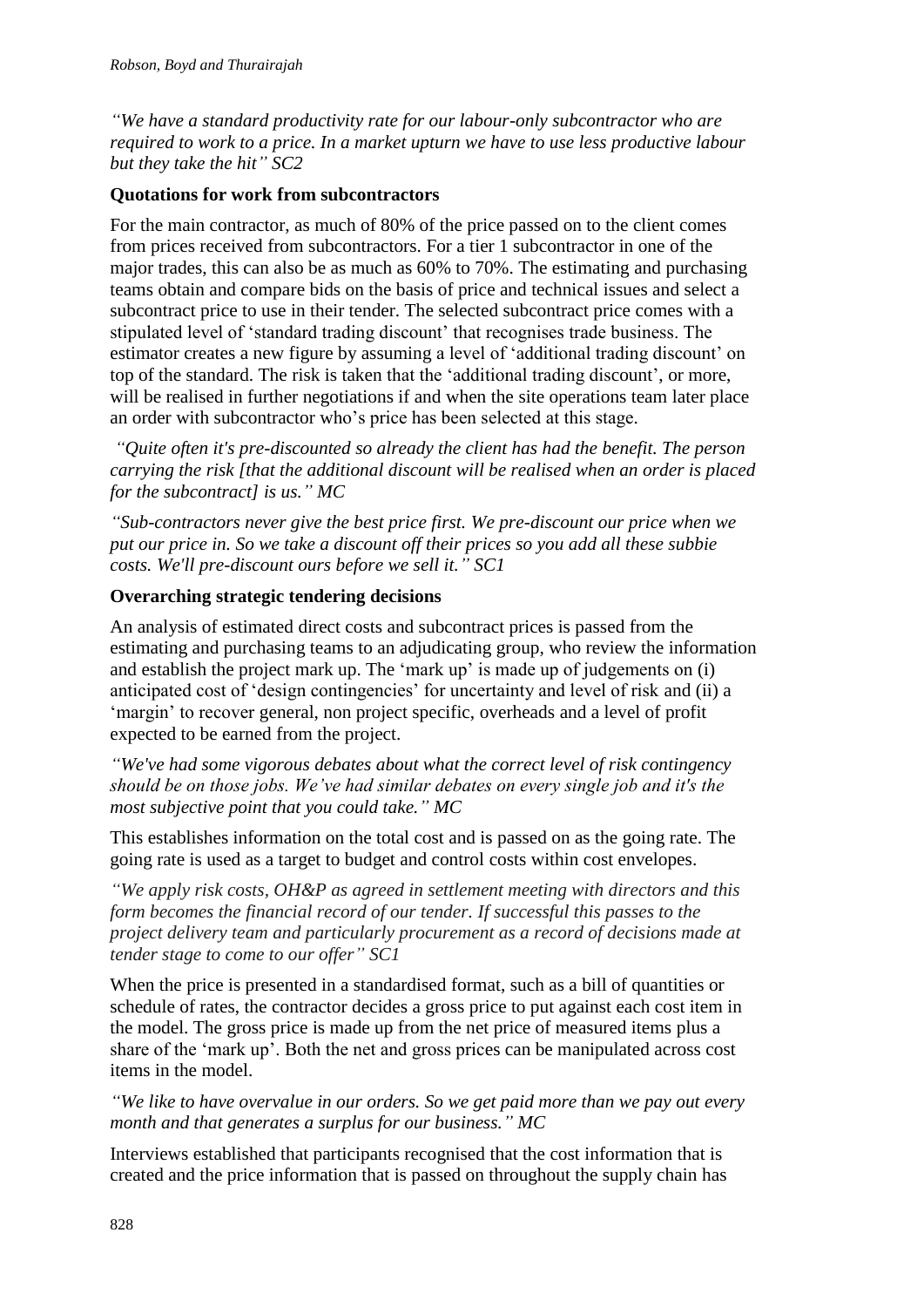many forces acting on it from operational and strategic decisions made throughout the supply chain. Participants saw project costing as a process that results in firms in the supply chain winning and losing on projects at each other's expense.

*"There's two layers. Some people might take a few bob off to win a job but the figure they take that from is a figure which people have already made assumptions on." MC*

*"Some contractors will make double the margin they expected to make and other contractors that'll make half the margin they expect to make. You can guarantee only one of them is going to bang your door." MC*

Participants understood that the project cost information created is obscured by layers of commercial decisions that remove cost information from a good representation of work processes, site activities and the resources that are consumed by those activities. They also recognised that as a buyer, their line of visibility into their subcontractors' cost information is shallow.

### **DISCUSSION**

This research sought to understand the problem of costing in a way that allows the industry to move on and account for improvements in work processes rather than rely on gains obtained through commercial buying practices and opportunism. Discussion on costing in the UK construction industry focuses a lot on reaffirming established methods currently used by practitioners and so, (with exception of Zimina *et al*. (2012) and Ross and Williams (2013)), does not ask important questions of efficacy for assessing work processes across the supply chain. This questioning needs to go beyond the concept of improving productivity (e.g. Sezer and Bröchner, 2013). As participants in this case study revealed, in their explanation of 'working to a price', the concept of productivity has the connotation of how much labour you can get out of someone. This privileges self-interest over improving wider processes.

If a contractor is looking to a subcontractor to undertake improvement for the sake of the supply chain, they need to be able to assess this and reflect it in their payment process (i.e. pass on the reward). Zimina *et al*. (2012) looked at target costing and concluded that UK commercial and cost management practices are a major barrier to rewarding efficiencies through a pain/gain sharing payment process. Ross and Williams (2013) look at supply chain cost management and conclude that lack of transparency is a major barrier to rewarding cost and waste reduction through a payment process that protects each company's margin. This study supports the conclusions of Zimina *et al*. (2012) and Ross and Williams (2013) that it is very difficult for the construction industry to get good cost information that reflects the different work processes across the supply chain. Without such cost information, the industry can only enter into buying decisions on the assumption that what is being brought is already fixed. This does not achieve improvement. In a wider critique of improvement in the construction industry, Green (2011) demonstrates the fallacy of the argument that in a market where costs are driven down, subcontractors will be forced to innovate to survive.

The problem of costing needs to be understood in a different way as current practice does not contain the information needed for achieving improvements. What is required then is for the construction industry to look more carefully at alternative accounting practices. Accounting practices that reflect transactions in supply chains may be useful as these were adopted by other industries through the 1990s in response to increased competition and alongside the emergence of TCE. The most developed of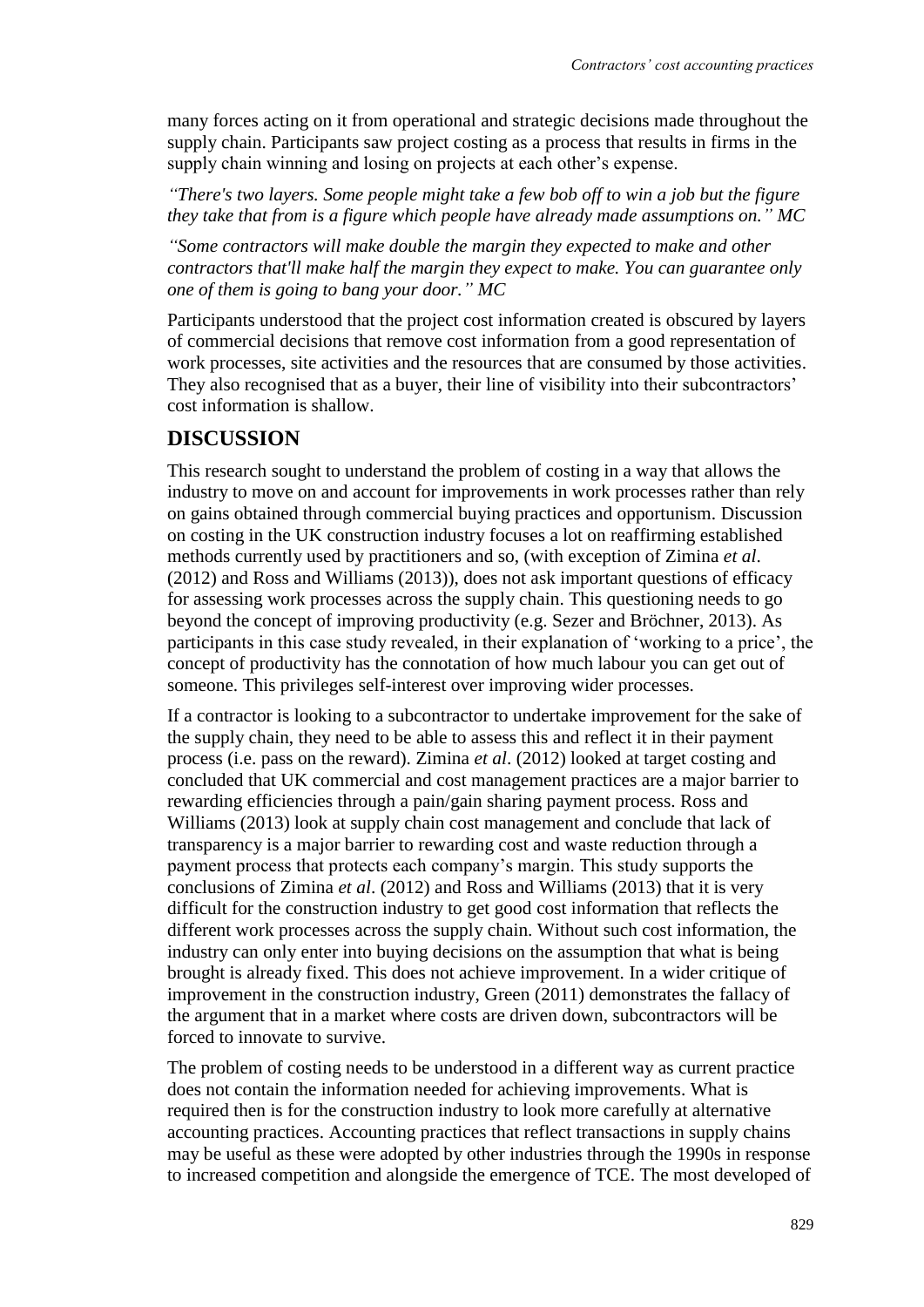the four main tools that account for the cost of transactions in supply chains, as compared by LaLonde and Pohlen (1996), was Activity Based Costing (ABC), which assigns accurate costs to products or services based on the resources they consume (Kaplan and Cooper, 1988). Tsai (1998) gave a framework for measuring costs under ABC in a two dimensional model adapted from Tsai (1998) as shown in figure 1.



*Figure 1: Two-dimensional model of ABC. Source: adapted from Tsai (1998)* 

The first dimension, the resource assignment view, includes information on labour, plant and materials but does not contain information on work processes (other than in labour which only assumes a measure of productivity). Without information on work processes the resource assignment view does not represent improvement well. However the second dimension, the process view, adds information on method in the form of 'cost drivers' that explain why activities are performed and 'performance measures' that explain how well activities are performed. Information on cost drivers can quantify improvements in work processes and information on performance measures can be used to fairly reward those improvements.

One barrier to accessing information on cost drivers and performance measures is the shift to larger supply chains in which both main contractors and subcontractors predominantly undertake to buying rather than making. Thus information is lost from the supply chain whenever information created about use of resources is missing as it is passed on as quotations for work. This is illustrated in figure 2.



*Figure 2: The flow of cost information through the supply chain.*

The problem of information loss is exacerbated by different people interpreting the cost information that flows through the supply chain differently. Each of these people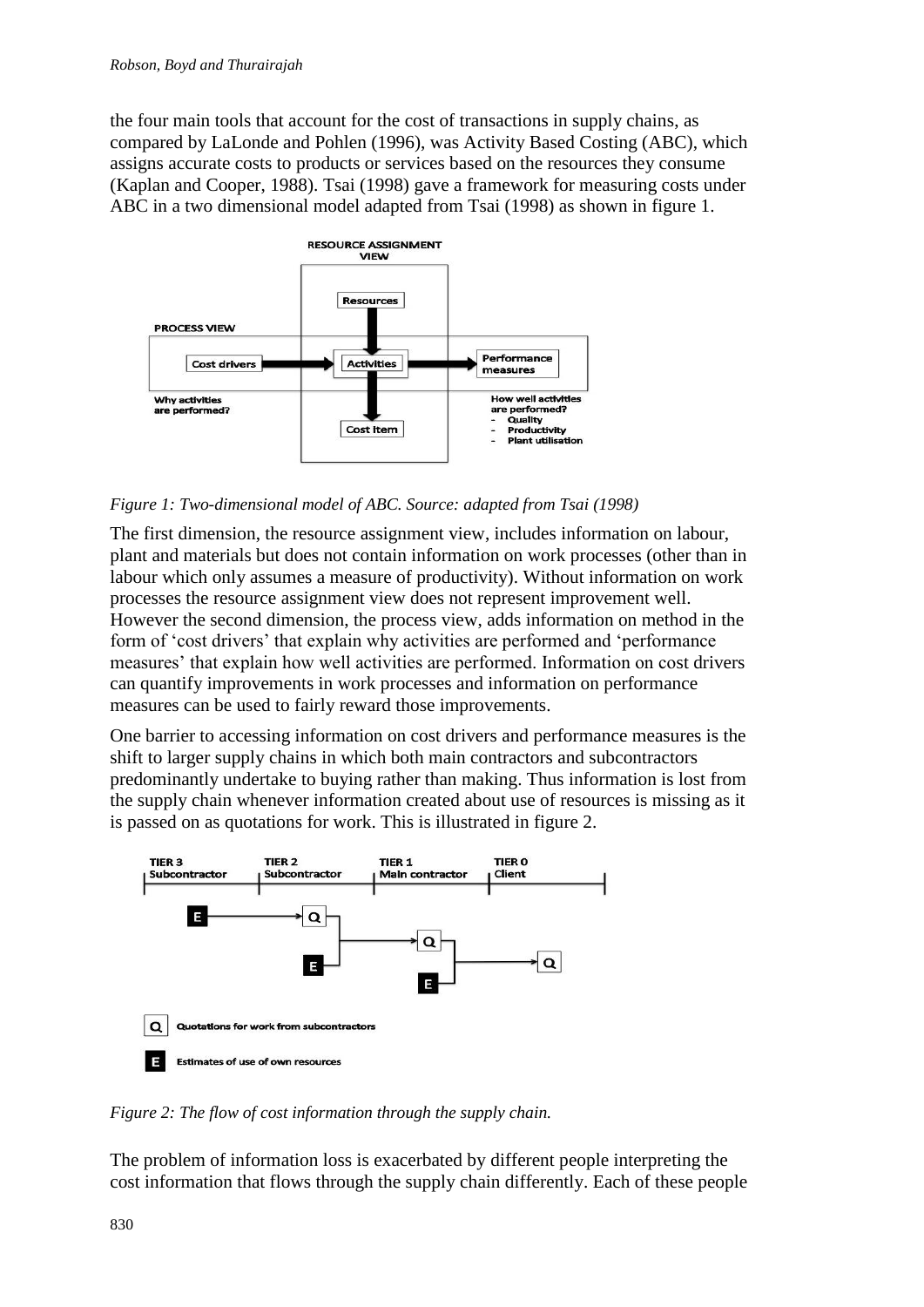has a different use for the information and this dictates how the costs are interpreted. Most of the cost information in construction has been created for buying, payment and accounting purposes. So when it is used for other purposes it is inadequate. Because of this, getting even more of the current cost information, in no way improves the industry's ability to arrive at decisions that improve processes, or reward better site practice. Even worse, current cost information actually discriminates against improvement by driving perverse incentives and creating unintended consequences following cost information being wrongly used or underused.

BIM offers an immense amount of information that can be extracted from digital models into BIM based costing applications. Currently, digital costing applications are based on either simplistic object quantity take offs or the complexities of current approaches to quantity surveying. This sort of cost information does not adequately represent the reality of site operations; thus, automating this further or exploiting the greater level of detail of information offered by BIM cannot improve site operations as the cost information is at best constrained and at worst provides misleading information. To advance this situation, the construction industry needs to understand its costing processes better and to tie these more clearly to the purpose for which the costs are being used. In particular, the connection between site operations, the purpose for which costs are used, and the method of producing costs needs to be explored in much more detail to devise an alternative to current costing techniques.

## **CONCLUSIONS**

This research has produced unique knowledge about costing by a main contractor and subcontractors. It has established how current costing practices lose information about site operations and methods, as it is transferred during a tendering situation. At each transfer, participants want different information from the costs; however, the ability to do this is limited by the original purpose of the cost. Current cost information is produced for buying, payment and accounting purposes. Thus, using the current costing methods in BIM is not helpful for use for a different purpose, such as evaluating and rewarding improved site practices and supply chain operation. It could, in fact, make things worse by producing more convoluted details that appear accurate but are not linked to what people do. If the industry needs BIM to deliver information that is useful for improving site operations, then this requires understanding cost information better and using costing methods that are tied to that aim. It is only this that will provide real benefits from BIM in relation to cost and improvement.

### **REFERENCES**

- Cattell, D W (2012) An overview of component unit pricing theory. *"Construction Management and Economics"*, **30**(1), 81-92.
- Chapman, C S, Hopwood, A G, and Shields, M D (2007) *"Handbook of management accounting research"*. Oxford: Elsevier.
- Constructing Excellence (2004) *"Supply chain management"*. London: Constructing Excellence.
- Department for Business, Innovation and Skills (2014) "*Construction 2025: Industrial Strategy: government and industry in partnership"*, Department for Business Innovation and Skills, London.
- Easterby-Smith, M, Thorpe, R and Lowe, A (2008). *"Management research: an introduction"*. 3ed. London: Sage.